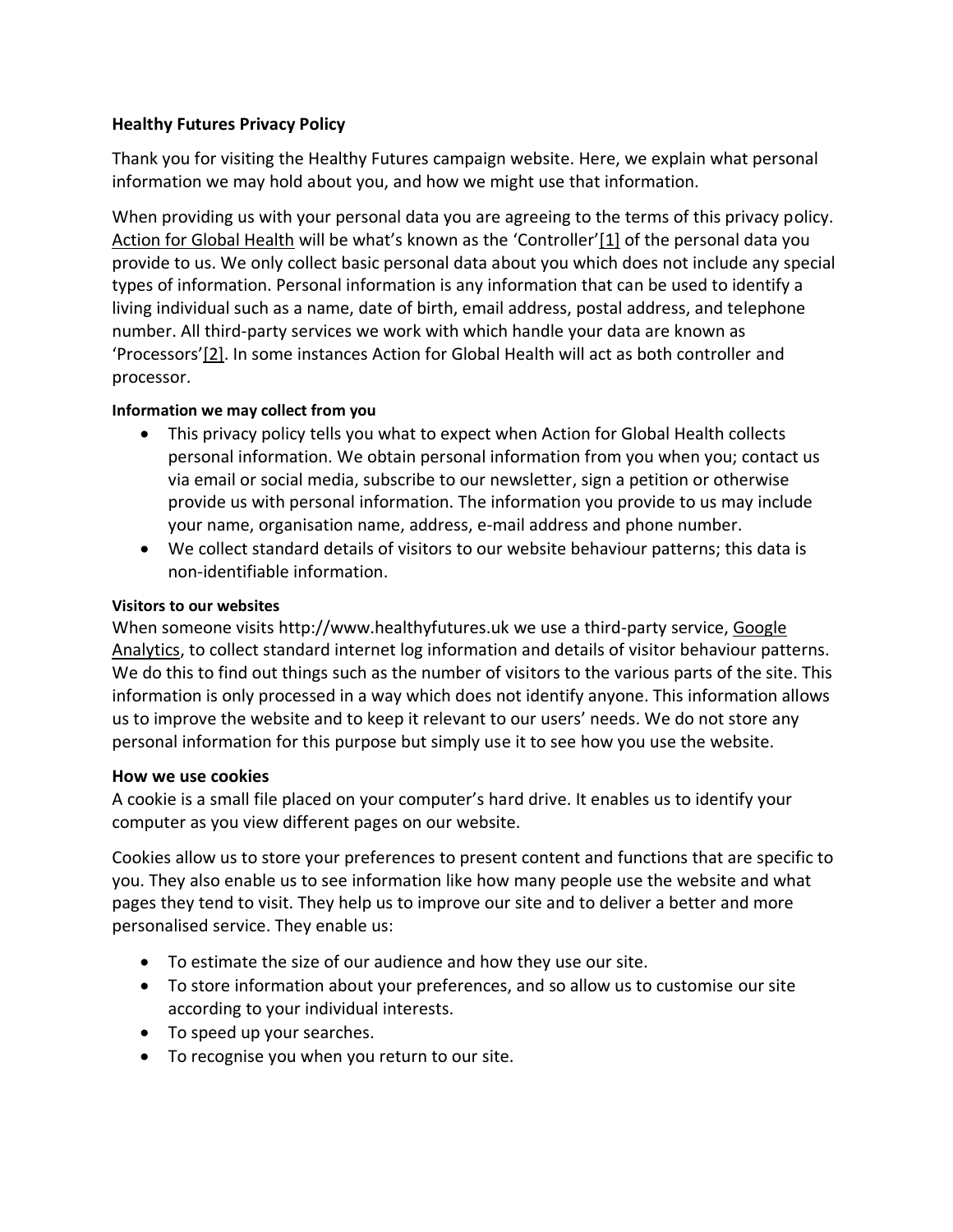You may refuse to accept cookies by activating the setting on your browser which allows you to refuse any cookies being stored on your device. However, if you select this setting you may be unable to access certain parts of our site. Unless you have adjusted your browser setting so that it will refuse cookies, our system will issue cookies when you logon to our site.

## **WordPress**

The Healthy Futures site is hosted at GoDaddy. We use a standard service to collect anonymous information about users' activity on the site, for example the number of users viewing pages on the site, to monitor and report on the effectiveness of the site and help us improve it. For more information about how WordPress processes data, please see [Go Daddy's privacy notice.](https://uk.godaddy.com/agreements/privacy)

## **Links to other websites**

This privacy policy does not cover the links within this site linking to other websites. We encourage you to read the privacy statements on the other websites you visit.

## **E-newsletter**

We will only send you our newsletter if you subscribe to receive it and have consented for us to send you updates on our campaigns or have supported one of our campaigns in the past.

For these purposes we will collect your name and email address. We will store your data on [Salesforce,](https://www.salesforce.com/uk/) a cloud-based CRM system. Read Salesforce's full privacy policy [here.](https://www.salesforce.com/uk/company/privacy/)

We use a third-party provider, [Mailchimp,](https://mailchimp.com/) to deliver our e-newsletters. We gather statistics around email opening and clicks using industry standard technologies including clear gifs to help us monitor and improve our e-newsletter.

MailChimp is based outside the EU, any data you provide is stored on secure servers by MailChimp. MailChimp is compliant with the [EU-US Privacy Shield Framework,](https://www.privacyshield.gov/) which means they comply with data protection requirements. You can find out more about [how MailChimp](http://www.mailchimp.com/legal/privacy)  [manages data.](http://www.mailchimp.com/legal/privacy)

# **What information do we ask for, and why?**

We do not collect more information than we need to fulfil our stated purposes and will not retain it for longer than is necessary.

The information we ask for is used to assess your suitability for employment. You don't have to provide what we ask for but it might affect your application if you don't.

# **Application stage**

We ask you for your personal details including name and contact details. We will also ask you about your previous experience, education, referees and for answers to questions relevant to the role you have applied for. You will also be asked to provide equal opportunities information. This is not mandatory information – if you don't provide it, it will not affect your application. This information will not be made available to any staff outside of our recruitment team, in a way which can identify you. Any information you do provide, will be used only to produce and monitor equal opportunities statistics.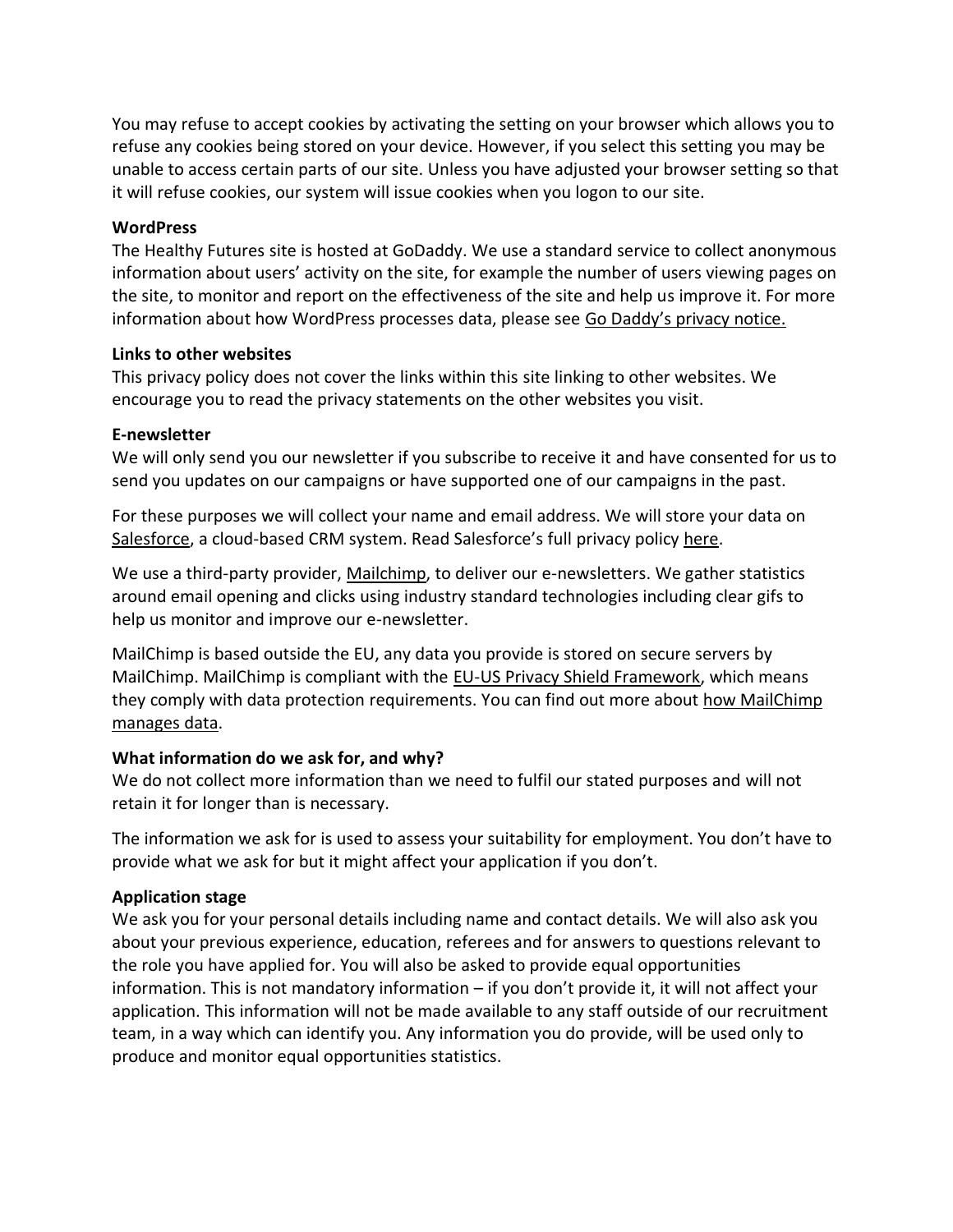# **Offer of employment**

If we make an offer of employment we will ask you for information so that we can carry out pre-employment checks. We are required to confirm the identity of our staff, their right to work in the United Kingdom and seek assurance as to their trustworthiness, integrity and reliability.

You will therefore be required to provide:

- Proof of your identity you will be asked to attend our office with original documents, we will take copies.
- Proof of your qualifications you will be asked to attend our office with original documents, we will take copies.
- We will contact your referees, using the details you provide in your application, directly to obtain references

If we make a final offer, we will also ask you for the following:

- Bank details to process salary payments
- Emergency contact details so we know who to contact in case you have an emergency at work

## **How long is the information retained for?**

If you are successful, the information you provide during the application process will be retained by us as part of your employee file for the duration of your employment plus 6 years following the end of your employment. This includes your criminal records declaration, fitness to work, records of any security checks and references.

If you are unsuccessful the information you have provided until that point will be retained for 6 months from the closure of the campaign. Information generated throughout the assessment process, for example interview notes, is retained by us for 6 months following the closure of the campaign.

Equal opportunities information is retained for 6 months following the closure of the campaign whether you are successful or not.

### **Other third-party processors**

- We use [Xero](https://www.xero.com/uk/) accounting software to log our expenditure. When we pay an invoice to you we may save your personal information on this platform. Xero hold personal data on servers located in the USA. Here is their [privacy policya](https://www.xero.com/uk/about/terms/privacy/)nd what they are doing to [prepare for the GDPR.](https://www.xero.com/uk/campaigns/xero-and-gdpr/)
- We use a third-party IT service to manage our IT systems, [Purple Matrix.](http://purplematrix.co.uk/) They do not process data without our permission. You can see their privacy polic[y here.](http://purplematrix.co.uk/privacy-policy/)

#### **Your rights**

Under the General Data Protection Regulation (GDPR) (EU) 2016/679, you have rights as an individual which you can exercise in relation to the information we hold about you.

You can read more about these rights here – [https://ico.org.uk/for-the-public/is-my](https://ico.org.uk/for-the-public/is-my-information-being-handled-correctly/)[information-being-handled-correctly/](https://ico.org.uk/for-the-public/is-my-information-being-handled-correctly/)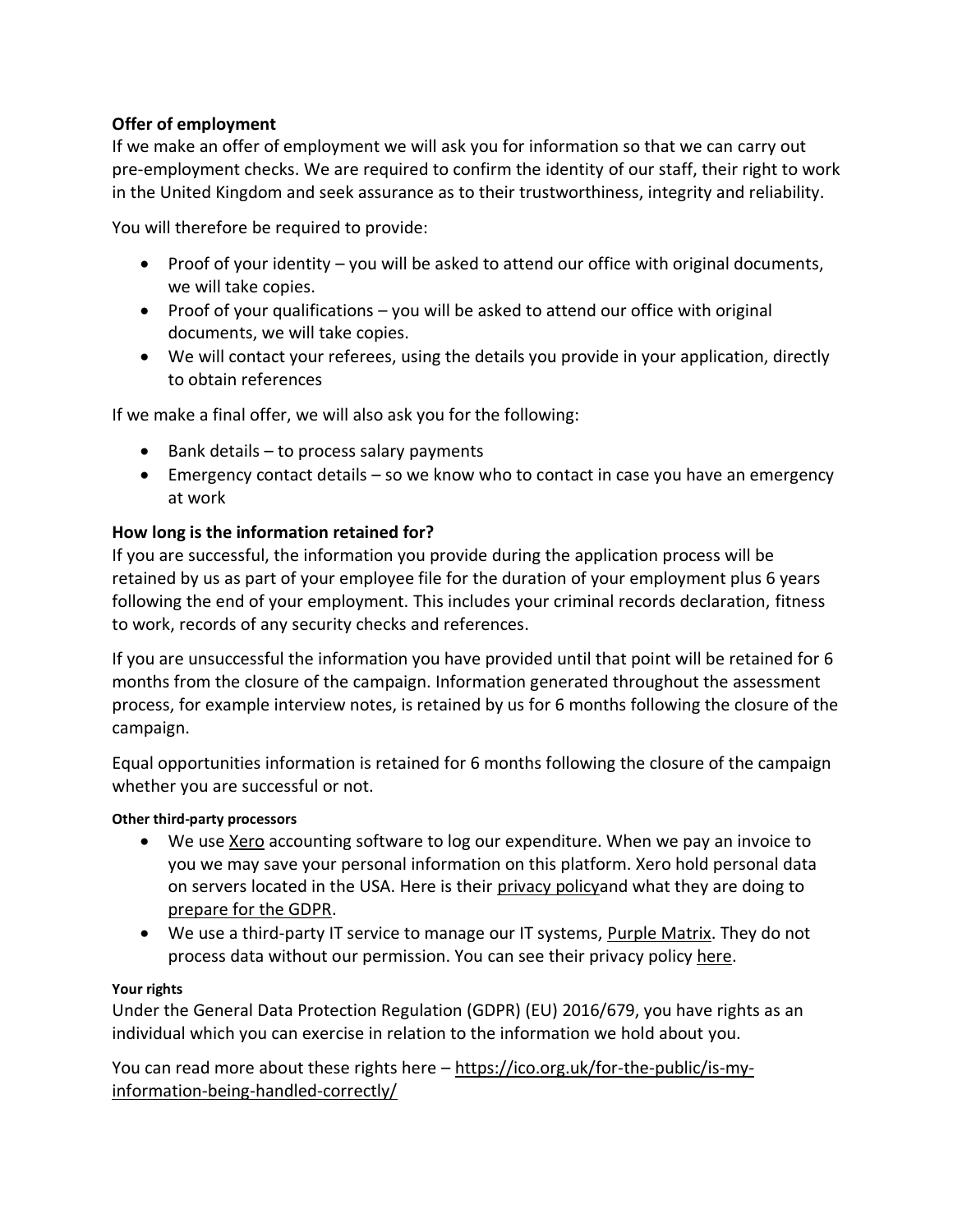You have the right to ask us not to process your personal data for marketing purposes. We will always inform you (before collecting your data) if we intend to use your data for such purposes or if we intend to disclose your information to any third party for such purposes. It is your right to prevent us from contacting you by checking certain boxes on the forms we use to collect your data or by contacting us at [info@stopaids.org.uk.](mailto:info@stopaids.org.uk)

## **Access to personal information**

Action for Global Health tries to be as open as it can be in terms of giving people access to their personal information. Individuals can find out if we hold any personal information by making a 'subject access request' under the General Data Protection Regulation (GDPR) (EU) 2016/679. We will respond to any data subject access request within 30 calendar days. If we do hold information about you we will:

- give you a description of it;
- tell you why we are holding it;
- tell you who it could be disclosed to; and
- let you have a copy of the information in an intelligible form.

To make a request to Action for Global Health for any personal information we may hold you need to put the request in writing to [info@stopaids.org.uk.](mailto:info@stopaids.org.uk)

If you agree, we will try to deal with your request informally, for example by providing you with the specific information you need over the telephone.

# **Disclosure of personal information**

We will not disclose personal data without consent, unless legally obligated.

### **Complaints or queries**

Action for Global Health tries to meet the highest standards when collecting and using personal information. We encourage people to bring it to our attention if they think that our collection or use of information is unfair, misleading or inappropriate. We would also welcome any suggestions for improving our procedures.

If you want to make a complaint about the way we have processed your personal information, you can [email us](https://stopaids.org.uk/stopaids-privacy-policy/info@stopaids.org.uk) or write to us at the address provided below. If you are not satisfied with our response or believe we are not processing your data in accordance with the law, you can contact the statutory body which oversees data protection law – [www.ico.org.uk/concerns.](http://www.ico.org.uk/concerns)

# **Changes to this privacy notice**

We keep our privacy notice under regular review. This privacy notice was last updated on 22 May 2018.

### **How to contact us**

If you want to request information about our privacy policy you can [email us](mailto:info@stopaids.org.uk) or write to:

STOPAIDS (Action for Global Health)

The Grayston Centre